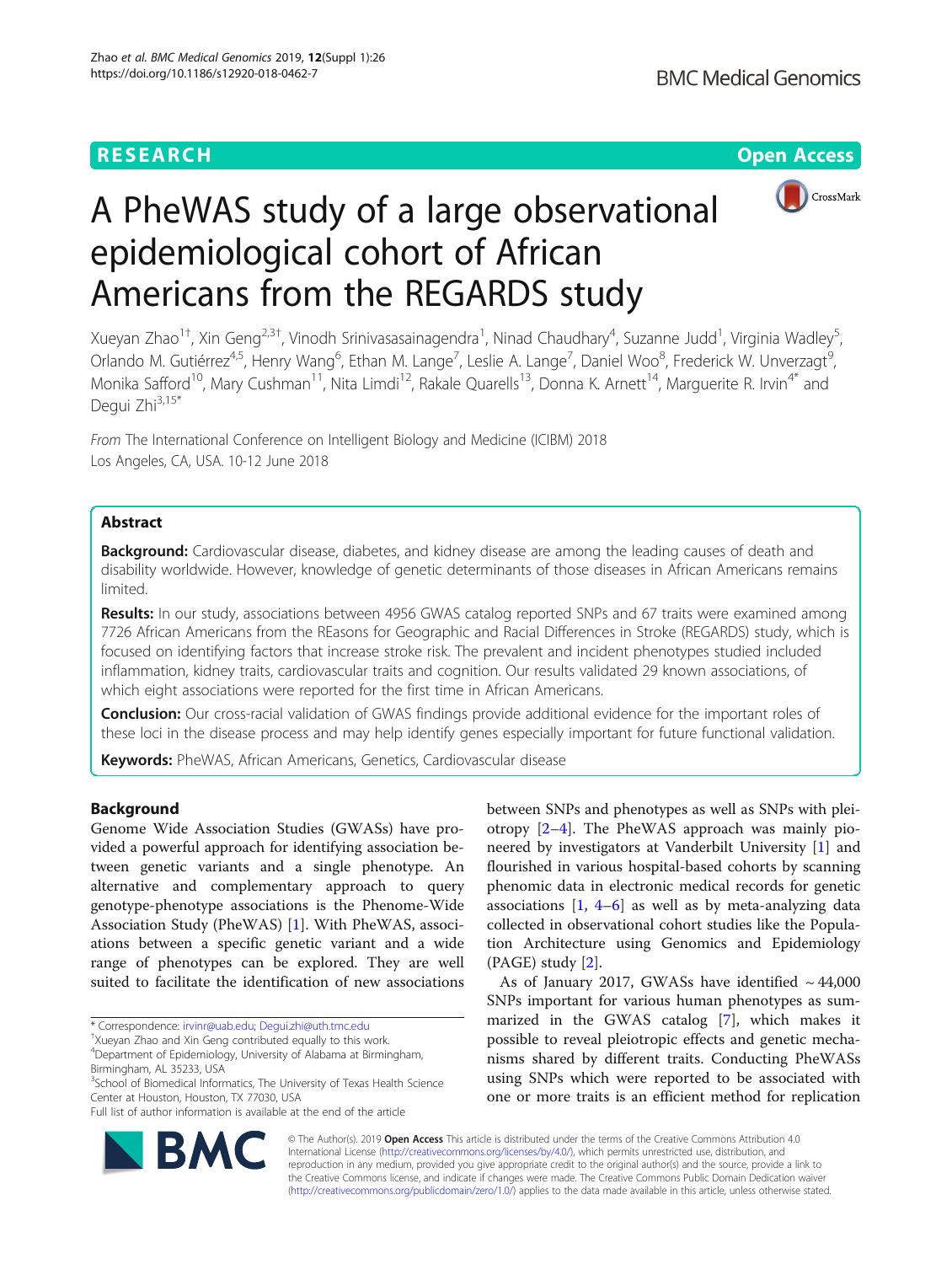<span id="page-1-0"></span>of previous results and identification of pleiotropic effects.

In this study, we used the REasons for Geographic And Racial Differences in Stroke (REGARDS) Study to examine 4956 GWAS catalog SNPs (Additional file [1\)](#page-7-0) that are included on the Infinium HumanExome-12v1-2\_A (exome chip) array from Illumina with a rich collection of phenotypes. The REGARDS study is a population-based, longitudinal study including  $30,000$  participants ( $\sim 40\%$ ) African Americans), sampled from the continental US [[8](#page-8-0)]. Among 12,000 African American participants, 7726 were genotyped with the exome chip. Since most PheWAS

studies have considered individuals of European ancestry and cross-sectional phenotypes, REGARDS is an excellent resource for both cross-racial validation and identifying pleiotropic effects.

## Results

We tested for association between 4956 GWAS catalog SNPs and 67 phenotypes. Genomic inflation factors  $(\lambda)$ generated from including all SNPs for a given phenotype showed good fitting of all models with  $\lambda$  range from 0.95 to 1.12. Table 1 summarizes 29 significant associations passing the significance threshold with  $P$  value less than

Table 1 Summary of identified significant associations in REGARDS study

| SNP ID            | Phenotype                | Minor allele (effect allele) | Major Allele | Beta or OR | P-value  | MAF    | First reported in AAs |
|-------------------|--------------------------|------------------------------|--------------|------------|----------|--------|-----------------------|
| Matched phenotype |                          |                              |              |            |          |        |                       |
| rs10096633        | Triglycerides            | Τ                            | $\subset$    | $-0.020$   | 4.88E-10 | 0.4226 |                       |
| rs1173727         | Height                   | Τ                            | $\subset$    | 0.297      | 9.89E-08 | 0.2032 | yes                   |
| rs12110693        | Heart rate               | G                            | Α            | $-1.302$   | 4.28E-11 | 0.4984 |                       |
| rs12740374        | LDL Cholesterol          | Τ                            | G            | $-4.314$   | 1.64E-10 | 0.2615 |                       |
| rs173539          | HDL Cholesterol          | Τ                            | C            | 2.337      | 1.21E-19 | 0.3647 | yes                   |
| rs1800775         | HDL Cholesterol          | C                            | Α            | $-2.843$   | 1.53E-29 | 0.4272 | yes                   |
| rs247616          | HDL Cholesterol          | Τ                            | $\subset$    | 4.309      | 4.88E-52 | 0.2528 | yes                   |
| rs2794520         | C reactive protein       | Τ                            | $\subset$    | $-0.125$   | 3.92E-34 | 0.2146 |                       |
| rs326             | Triglycerides            | А                            | G            | 0.019      | 8.20E-09 | 0.4436 |                       |
| rs3764261         | HDL Cholesterol          | Α                            | $\subset$    | 3.050      | 1.84E-30 | 0.3165 |                       |
| rs6511720         | LDL Cholesterol          | Τ                            | G            | $-5.624$   | 1.19E-10 | 0.1337 |                       |
| rs6511720         | Total Cholesterol        | Τ                            | G            | $-6.143$   | 3.14E-10 | 0.1337 |                       |
| rs7412            | LDL Cholesterol          | Τ                            | $\subset$    | $-15.870$  | 2.17E-65 | 0.1114 |                       |
| rs7499892         | HDL Cholesterol          | Τ                            | $\subset$    | $-2.351$   | 1.38E-19 | 0.3677 | yes                   |
| rs7553007         | C reactive protein       | Α                            | G            | $-0.122$   | 6.61E-34 | 0.2258 |                       |
| rs876537          | C reactive protein       | Τ                            | $\subset$    | $-0.124$   | 7.99E-33 | 0.2083 |                       |
| rs9398652         | Heart rate               | $\subset$                    | Α            | $-1.339$   | 1.19E-11 | 0.4956 |                       |
| Related phenotype |                          |                              |              |            |          |        |                       |
| rs12740374        | Dyslipidemia             | Τ                            | G            | 0.783      | 1.08E-10 | 0.2615 |                       |
| rs12740374        | <b>Total Cholesterol</b> | Τ                            | G            | $-4.152$   | 3.24E-08 | 0.2615 |                       |
| rs247616          | Fram_CHD                 | Τ                            | $\subset$    | $-0.041$   | 3.78E-09 | 0.2528 | yes                   |
| rs629301          | Dyslipidemia             | G                            | T            | 0.827      | 4.32E-08 | 0.3633 |                       |
| rs646776          | Dyslipidemia             | $\subset$                    | T            | 0.827      | 4.41E-08 | 0.3622 | yes                   |
| rs6511720         | Dyslipidemia             | Τ                            | G            | 0.737      | 4.45E-10 | 0.1337 |                       |
| rs7412            | Fram_CHD                 | Τ                            | $\subset$    | $-0.066$   | 3.03E-12 | 0.1114 |                       |
| rs7412            | Ideal7                   | Τ                            | $\subset$    | 0.210      | 3.35E-14 | 0.1114 |                       |
| rs7412            | Dyslipidemia             | T                            | $\subset$    | 0.525      | 6.16E-33 | 0.1114 |                       |
| rs7412            | Total Cholesterol        | T                            | C            | $-13.330$  | 2.90E-37 | 0.1114 |                       |
| rs7903146         | <b>Diabetes</b>          | Τ                            | $\subset$    | 1.306      | 2.30E-12 | 0.2919 |                       |
| rs911119          | Cystatin C               | C                            | T            | $-0.012$   | 6.17E-08 | 0.356  | yes                   |

Beta coefficients were showed for continuous variables and odd ratios (OR) were showed for binary variables. MAF: minor allele frequency. Matched phenotype means the same phenotype and SNP associations have been showed in previous published studies; if similar or related associations have been published before, they are defined as "related phenotype". If this is the first time that an association was shown in Africa American population, "Yes" was given in the column" First reported in AAs "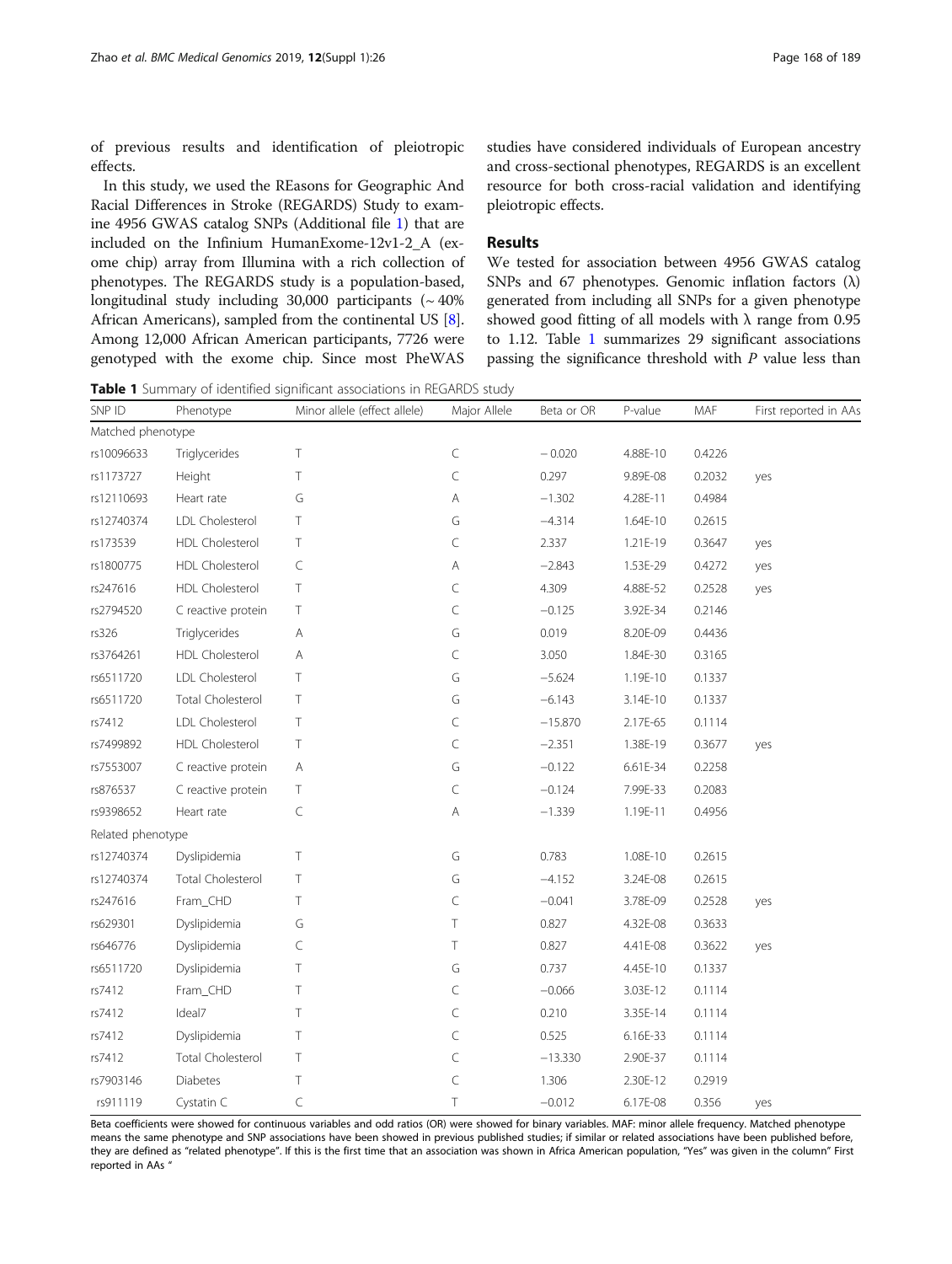1.5E-7. S2 compares results extracted from the GWAS catalog on significant PheWAS SNPs to the REGARDS results. The significant associations are in several major phenotype groups: C reactive protein, lipid profile, diabetes, cystatin C, heart event risk, heart rate, and height. We classified the significant SNPs in two ways: 1. the SNP was associated to a phenotype matching previous publications 2. the SNP was associated to a phenotype related to the previously reported phenotype (Additional file [2](#page-7-0)).

#### Validation of known genetic associations of phenotypes

Among the 29 significant genotype and phenotype associations, 17 have been previously reported for the same phenotype (Table [1](#page-1-0) and Additional file [2](#page-7-0)). The effect directions of the 17 associations were the same as those in the previous reports. For eight of these phenotype – genotype associations, our study represents the first validation in an African American population (see section below). These replications validated the reliability of our PheWAS analysis approaches. We confirmed that C reactive protein level was related to  $rs2794520$  ( $P = 3.9E-34$ ), rs7553007 ( $P = 6.6E-34$ ) and rs876537 ( $P = 8.0E-33$ ), which are located near the CRP gene (Table [1](#page-1-0)). Five SNPs located near the CETP gene were associated with HDL cholesterol including rs173539 ( $P = 1.2E-19$ ), rs1800775 ( $P = 1.5E-29$ ), rs247616  $(P = 4.9E-19)$ , rs3764261  $(P = 1.8E-30)$ , and rs7499892 ( $P = 1.4E-19$ ). Two SNPs were significantly associated with heart rate: rs12110693 near LOC644502 gene  $(P = 4.3E-11)$  and rs9398652 near GJA1 gene (P = 1.2E-11). We also reproduced the association between rs1173727 near the *NPR3* gene and height with  $P = 9.9E-8$ . Three SNPs were significantly associated with LDL cholesterol including rs12740374 in the SORT1/ PSRC1/ CELSR2 cluster  $(P = 1.6E-10)$ , rs6511720 in LDLR  $(P =$ 1.2E-10), and rs7412 in *APOE* ( $P = 2.2E-65$ ). Rs10096633 in the LPL gene  $(P = 4.9E-10)$  and rs326 in the C8orf35/ SLC18A1/LPL cluster  $(P = 8.2E-9)$  were associated with total cholesterol. Apart from 17 reported associations, the other 12 SNPs were associated with phenotypes that are closely related to previously published associations indexed in the GWAS catalog (Table [1](#page-1-0) and Additional file [2](#page-7-0)).

## Cross-racial validation

Eight of our findings were reported in other races previously but not in African Americans. Observed associations of rs173539, rs1800775, rs247616, and rs7499892 with HDL had not been previously reported in African Americans. The other new cross-ethnic validations from our study included rs1173727 with height, rs911119 with cystatin C, rs247616 with the Framingham risk score, and rs646776 with dyslipidemia (Table [1](#page-1-0) and Additional file [2\)](#page-7-0). Interestingly, we saw even more significant results for the association between rs247616 and HDL with  $P =$ 4.88E-52 and beta value = 4.3  $(mg/dL)$  in REGARDS, compared to  $P = 9.7E-24$  and beta value = 3.0 (mg/dL) in the GWAS catalog report [[9\]](#page-8-0) (Additional file [2](#page-7-0)).

#### SNPs associated with multiple traits

The 29 significant genotype and phenotype associations involved 20 SNPs, and 11 of these were associated with multiple traits ( $P$ -value < 1.0E-7 for the first trait and  $P$  $<$  3.7E-5 for the second trait) (Additional file [3\)](#page-7-0). We also listed the genome-wide significant SNPs for one trait which were suggestively associated with another trait with nominal  $P < 0.05$  in Additional file [3.](#page-7-0) Figure [1](#page-3-0) listed those 11 SNPs and another 8 SNPs which were significantly associated with the first trait (P-value  $< 1.0E-7$ ) and nominally associated with another trait  $(P < 0.05)$ . Generally, the pleotropic effects were caused by one SNP associated with multiple correlated phenotypes. In the conditional analysis, the associations were not significant between the second top traits and the corresponding SNPs after including the top traits as the covariate. For example, rs7412 was associated with LDL  $(P = 7.64E-62)$  and Cystatin C  $(P = 1.80E-04)$  due to a significant association between these two phenotypes (P  $= 6.48E-06$ ).

## **Discussion**

Our PheWAS presented association of 4956 SNPs with 67 phenotypes using a subset of African Americans from the REGARDS study. Our study validated 29 previous GWAS associations, of which eight associations were reported for the first time in African Americans (AAs). Among many of our findings, 11 SNPs were associated with multiple traits.

We identified 29 significant genotype and phenotype associations. 17 of these have been reported previously. The phenotypes of the other 12 associations were related with those previously reported but not exactly the same. For instance, rs911119 located in the CST3/CST4/CST9 gene cluster was reported previously associated with chronic kidney disease in a European population [\[10](#page-8-0)]. Our current study found that in African Americans allele C of rs911119 was negatively associated with the level of cystatin C, which is a biomarker for kidney function ( $P = 6.2E-8$ ). Rs7903146 in *TCF7L2* gene was reported associated with type 2 diabetes in several different populations [\[11](#page-8-0)], which agrees with our current results ( $P = 2.3E-12$ ). Rs247616 in the *CETP* gene was significantly associated with the Framingham CHD Hard Event Risk Score (Fram\_CHD: Risk of Coronary Death or MI over 10 Years) with  $P = 3.8E-9$ . While this SNP has not been previously associated with the Framingham risk score, it has been associated with its components as well as related phenotypes including blood metabolite levels, cardiovascular disease risk factors, and lipoprotein-associated phospholipase A2 mass and activity only in Europeans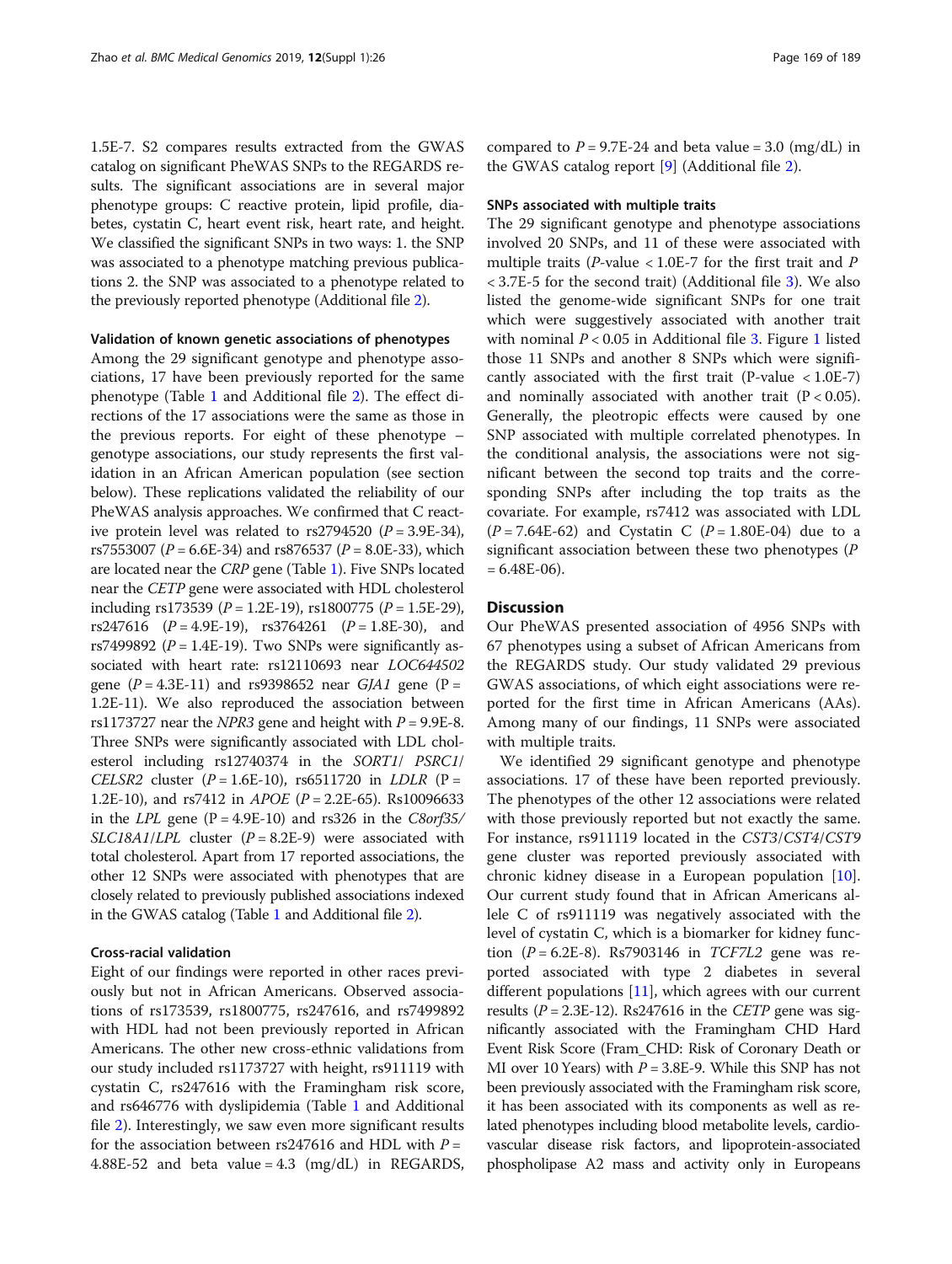<span id="page-3-0"></span>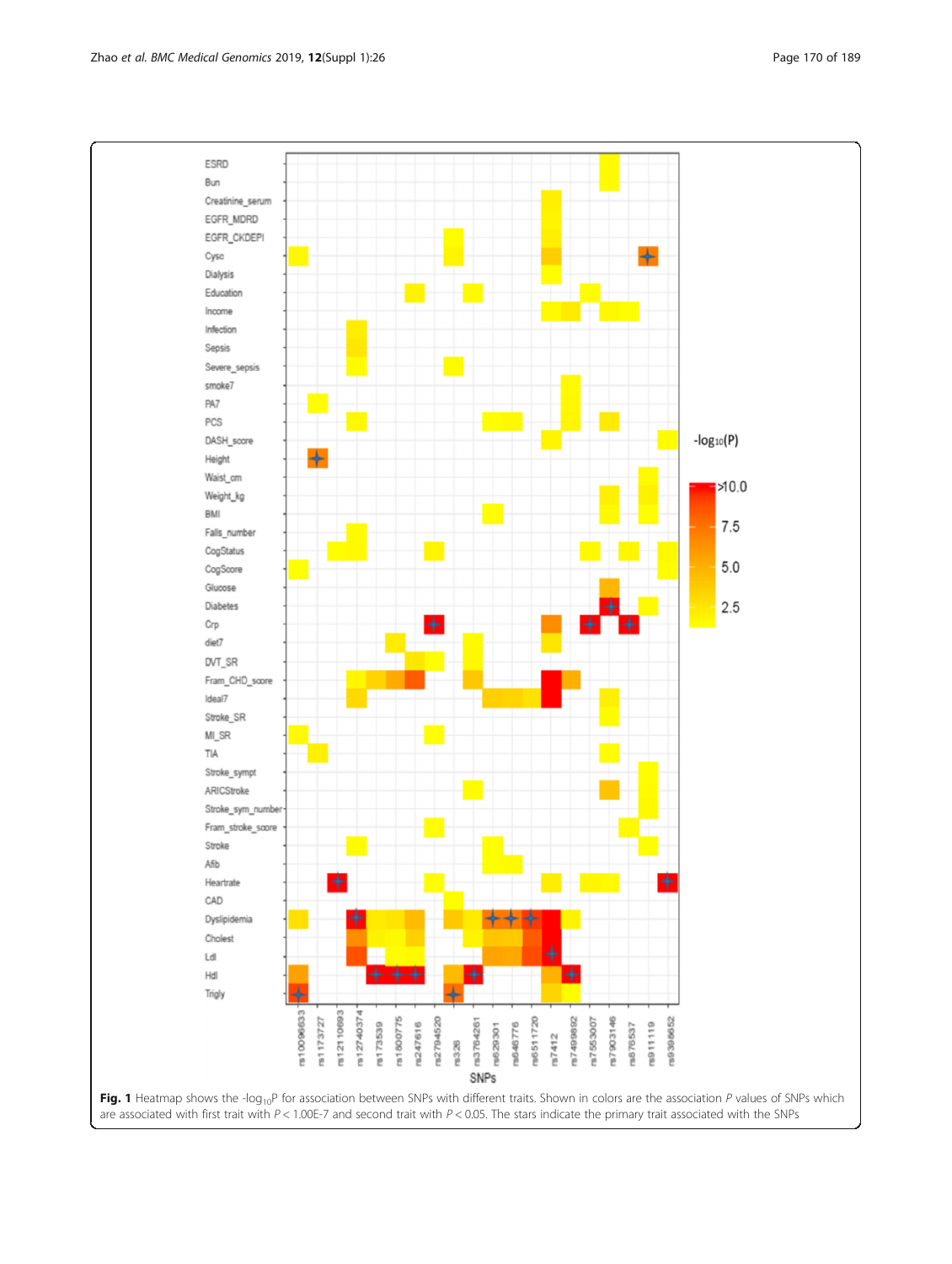[[9](#page-8-0), [12](#page-8-0), [13](#page-8-0)]. Rs7412 in the APOE gene was associated with Fram\_CHD ( $P = 3.0E-12$ ), total cholesterol ( $P = 2.9E-37$ ), lipidemia ( $P = 6.2E-33$ ) and Ideal7 (the American Heart Association's "Life's Simple Seven" score, i.e., total number of ideal risk behaviors or metrics for each of the seven) (P = 3.3E-14). Our findings were consistent with previous studies, which showed that rs7412 was associated with several lipid related phenotypes including LDL cholesterol, lipid metabolism phenotypes, lipid traits, and response to statin therapy [[14](#page-8-0)–[17\]](#page-8-0). Here, we also found that rs629301 (in CELSR2, PSRC1 and SORT1), rs646776 (in CELSR2, PSRC1 and SORT1) and rs6511720 (in LDLR) are associated with dyslipidemia. This is in alignment with previously findings: associations of rs629301 with total cholesterol and LDL cholesterol [\[18\]](#page-8-0); associations of rs646776 with total cholesterol, LDL cholesterol, lipid metabolism phenotypes, coronary artery disease, myocardial infarction (early onset), and response to statin therapy in Europeans [\[19](#page-8-0), [20](#page-8-0)]; associations of rs6511720 with total cholesterol, LDL cholesterol, lipid metabolism phenotypes, lipoprotein-associated phospholipase A2 activity and mass, and cardiovascular disease risk factors [\[18](#page-8-0)]. Rs12740374 in CELSR2/PSRC1/ SORT1 cluster was associated with two lipid traits: total cholesterol and dyslipidemia in our study, which is closely related with previously reported associations with LDL cholesterol and lipoprotein-associated phospholipase A2 activity and mass [\[21,](#page-8-0) [22\]](#page-8-0).

We validated eight associations in AAs for the first time. Due to the difference of genetic variants between African Americans and the other races [[23](#page-8-0)], it is interesting to check whether the associated variants reported in other races are associated with the same traits in AAs or not. When SNPs replicate across diverse populations, the gene's importance in the disease process is emphasized, and consistency of findings may indicate genes that are especially important for future functional validation. Importantly, the effects of eight variants in AAs were of the same directions as in the other reported races.

## Conclusions

In this study, we leveraged the rich phenotype collection and the exome chip data in 7726 REGARDS AA participants, and examined the associations between 4956 GWAS catalog SNPs and 67 phenotypes. We validated 29 previous GWAS associations, of which eight associations were reported for the first time in AAs.

## Methods

## Study population and design

The REGARDS Study is a prospective, longitudinal population-based cohort study [[8\]](#page-8-0) of European American and African American adults aged 45 and older. Detailed description of the objectives and design of this study has been published  $[8]$  $[8]$ . The baseline telephone interview and separate in-home visit were conducted between 2003 to 2007 [\[24](#page-8-0)]. Baseline data collection resulted in a broad range of demographic, diet, and clinical information as well as banked biospecimens which were used to extract DNA and assess multiple clinical measurements [\[8](#page-8-0)]. Participants continue to be contacted every 6 months by telephone to identify stroke events and other incident outcomes [\[8\]](#page-8-0). The REGARDS study protocol was approved by the institutional review boards of each participating institution, and written informed consents were obtained from all participants. This current study examined phenotypes available in REGARDS participants to explore their association with exome-chip SNP genotypes. A total of 7726 self-reported African Americans with exome chip data were included in our study. The average age of participants was 64.6 years old (standard deviation = 9.0), and 4770  $(61.7%)$  were female.

## SNP selection and genotyping

Genotyping was conducted using the Infinium HumanExome-12v1-2\_A from Illumina (San Diego, CA, USA). The Illumina exome chip provides genotype data on > 240,000 putative functional variants selected based on over 12,000 individual exome and whole-genome sequences derived from individuals of European, African, Chinese, and Hispanic ancestry ([http://genome.sph.umi](http://genome.sph.umich.edu/wiki/Exome_Chip_Design)[ch.edu/wiki/Exome\\_Chip\\_Design\)](http://genome.sph.umich.edu/wiki/Exome_Chip_Design). Raw genotyping data were called by GenomeStudio (version 2.0). The variant quality control included removing SNPs with call rate < 95%, monoallelic SNPs, multiallelic SNPs, and SNPs that had mapping errors. After further removing first and second degree relatives, samples with technical issues, and samples with mismatched sex, 7726 samples were available for analysis. In total, 4956 autosomal SNPs with minor allele frequency > 0.05 aligned to the GRCh37 reference sequence were matched to GWAS published SNPs catalog V1.0.1, which were reported to be associated with at least one trait with  $P < 1.0E-5$  (Additional file [1\)](#page-7-0) [\[7](#page-8-0), [25](#page-8-0)].

## Phenotypes

Lists of phenotypes included in this study are shown in Table [2](#page-5-0) and Table [3.](#page-6-0) The phenotypes included both baseline and incident events among the 7726 African Americans. Baseline information included medical history, personal history, demographic data, socioeconomic status, cognitive screening, laboratory assays, urine, height, weight, waist circumference, blood pressure, pulse, electrocardiography, and medications in the past 2 weeks [\[8\]](#page-8-0). Follow-up events included stroke, coronary heart disease (CHD), myocardial infarction, infection, sepsis, end-stage renal disease, and death. All the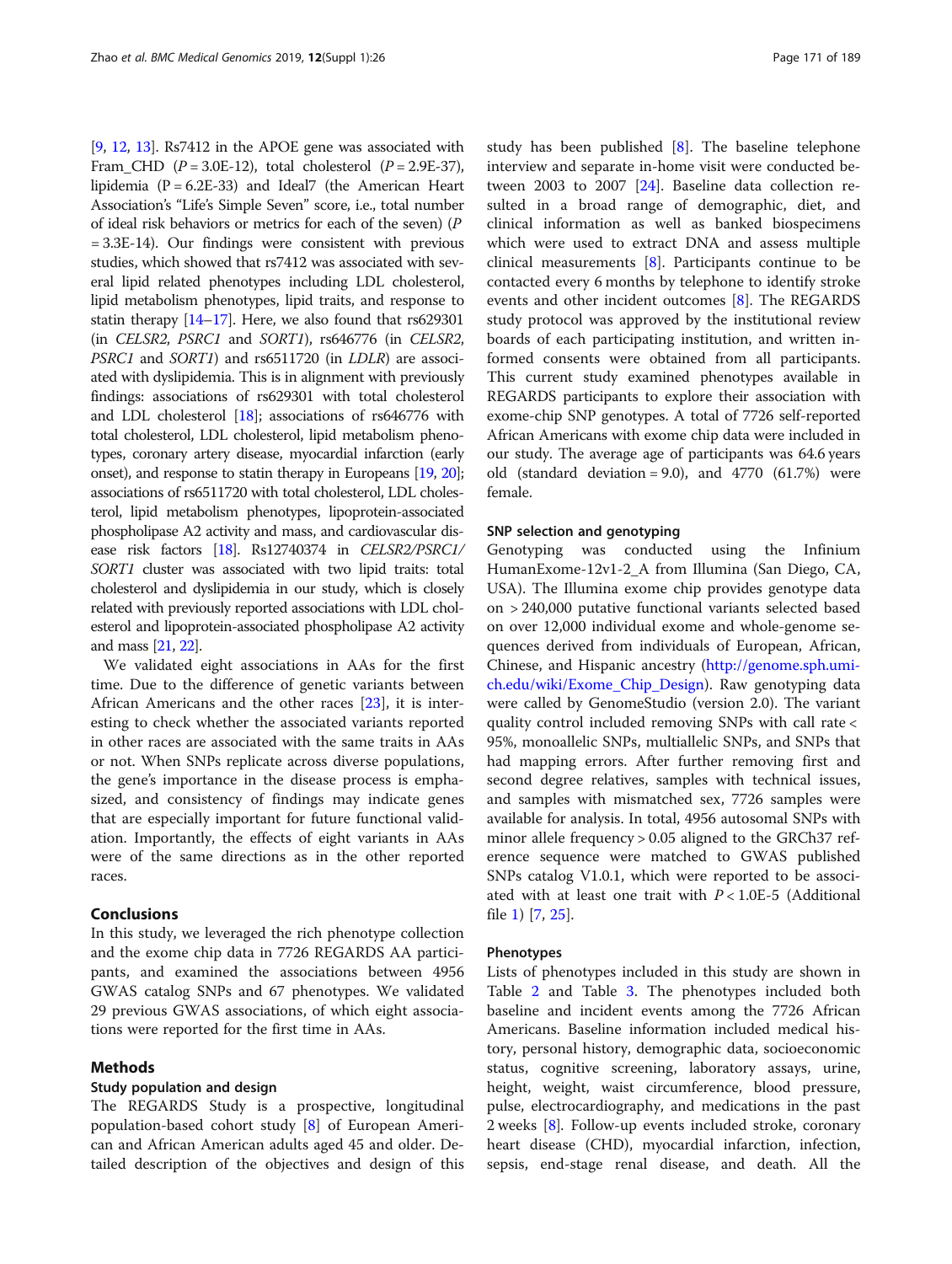<span id="page-5-0"></span>Table 2 List of binary phenotypes

| Short name             | Category         | Full description                                                                                                       | Number of<br>"yes" | Number of<br>samples | Frequency of<br>"yes" (%) |
|------------------------|------------------|------------------------------------------------------------------------------------------------------------------------|--------------------|----------------------|---------------------------|
| Prevalent Phenotypes   |                  |                                                                                                                        |                    |                      |                           |
| CogStatus [26, 27]     | Aging            | Cognitive Status: Normal: defined as cogscore > 4,<br>Impaired: defined as cogscore <= 4                               | 744                | 6195                 | 12.01                     |
| <b>Falls</b> [28]      | Aging            | Self-reported fall in the past year                                                                                    | 1166               | 7704                 | 15.13                     |
| Afib [29, 30]          | CVD related      | Atrial Fibrillation (self-report or ECG evidence)                                                                      | 573                | 7526                 | 7.61                      |
| CAD [31]               | CVD related      | History of Heart Disease (self-reported MI, CABG,<br>bypass, angioplasty, or stenting OR evidence of<br>MI via ECG     | 1186               | 7582                 | 15.64                     |
| <b>DVT [32]</b>        | CVD related      | Self-reported deep vein thrombosis                                                                                     | 371                | 7699                 | 4.82                      |
| Hypertension [33, 34]  | CVD related      | Hypertensive if SBP $> = 140$ or DBP $> = 90$ or self-<br>reported current medication use to control blood<br>pressure | 5622               | 7714                 | 72.88                     |
| Dyslipidemia [35]      | CVD related      | Dyslipidemia: if $TC > = 240$ or $LDL > = 160$ or $HDL$<br>$<$ =40 or on medication                                    | 4171               | 7604                 | 54.85                     |
| MI_SR [31]             | CVD related      | History of Myocardial Infarction (MI) (self-reported<br>MI OR evidence of MI via ECG                                   | 891                | 7588                 | 11.74                     |
| PAD_amputation [36]    | CVD related      | History of leg amputation                                                                                              | 40                 | 7725                 | 0.52                      |
| PAD_surgery [36]       | CVD related      | Self-reported procedure to fix the arteries in legs                                                                    | 162                | 7709                 | 2.1                       |
| Stroke_SR [37, 38]     | CVD related      | Participant reported stroke at baseline                                                                                | 597                | 7701                 | 7.75                      |
| Stroke_Sympt [39, 40]  | CVD related      | Presence of stroke symptoms at baseline                                                                                | 1632               | 7134                 | 22.88                     |
| TIA [29, 37]           | CVD related      | Participant reported Transient ischemic attack at<br>baseline                                                          | 257                | 7102                 | 3.62                      |
| Diabetes [41]          | Diabetes related | Diabetic if fasting glucose $>$ = 126/non-fasting<br>$glucose$ = 200 or pills or insulin                               | 2335               | 7639                 | 30.57                     |
| Cancer [42]            | Other            | Have you ever been diagnosed with cancer                                                                               | 526                | 4895                 | 10.75                     |
| Orthopnea [29]         | Other            | Require more than one pillow to sleep at night                                                                         | 1076               | 7702                 | 13.97                     |
| Dialysis [43]          | Renal            | Self-reported dialysis                                                                                                 | 45                 | 7670                 | 0.59                      |
| KidneyFailure [43]     | Renal            | Self-reported kidney failure                                                                                           | 164                | 7670                 | 2.14                      |
| Incident Phenotypes    |                  |                                                                                                                        |                    |                      |                           |
| CHD [44]               | CVD related      | Incidence of coronary heart disease until 2012                                                                         | 436                | 7726                 | 5.64                      |
| MI [44]                | CVD related      | Incidence of myocardial infarction until 2012                                                                          | 284                | 7726                 | 3.68                      |
| Stroke [45]            | CVD related      | Incidence of Stroke until 20,150,401                                                                                   | 287                | 7726                 | 3.71                      |
| Death [46]             | Other            | Incidence of Death until 20,150,401                                                                                    | 1494               | 7726                 | 19.34                     |
| Infection [47, 48]     | Other            | Incidence of infection                                                                                                 | 548                | 7726                 | 7.09                      |
| Sepsis [47, 48]        | Other            | Incidence of sepsis                                                                                                    | 307                | 7726                 | 3.97                      |
| Severe_sepsis [47, 48] | Other            | Incidence of severe sepsis                                                                                             | 243                | 7726                 | 3.15                      |
| <b>ESRD</b> [49]       | Renal            | Incidence of end stage renal disease until 2012                                                                        | 238                | 7726                 | 3.08                      |

phenotypes were binary or continuous variables (See Tables 2[-3](#page-6-0)). Totally, 26 binary and 41 continuous phenotypes were included for current study [\[26](#page-8-0)–[68\]](#page-10-0). The binary variables follow a binomial distribution and their frequencies for each category were calculated. Most of the continuous variables followed normal distribution. For variables with large skewness or kurtosis, a logarithm or square root transformation was performed. Obvious outliers with values at more than 10 standard deviations away from the mean were redefined as missing.

## Statistical methods

Single SNP linear or logistic regressions were performed by PLINK for continuous or binary phenotypes respectively using an additive genetic model. The top 10 principal components determined by EIGENSTRAT [\[69](#page-10-0)], age, and gender were used as covariates for all phenotypes. Additional covariates were used for cholesterol, high-density lipoprotein (HDL), low-density lipoprotein (LDL), triglyceride, glucose, and insulin. Those covariates included whether the participants were fasted under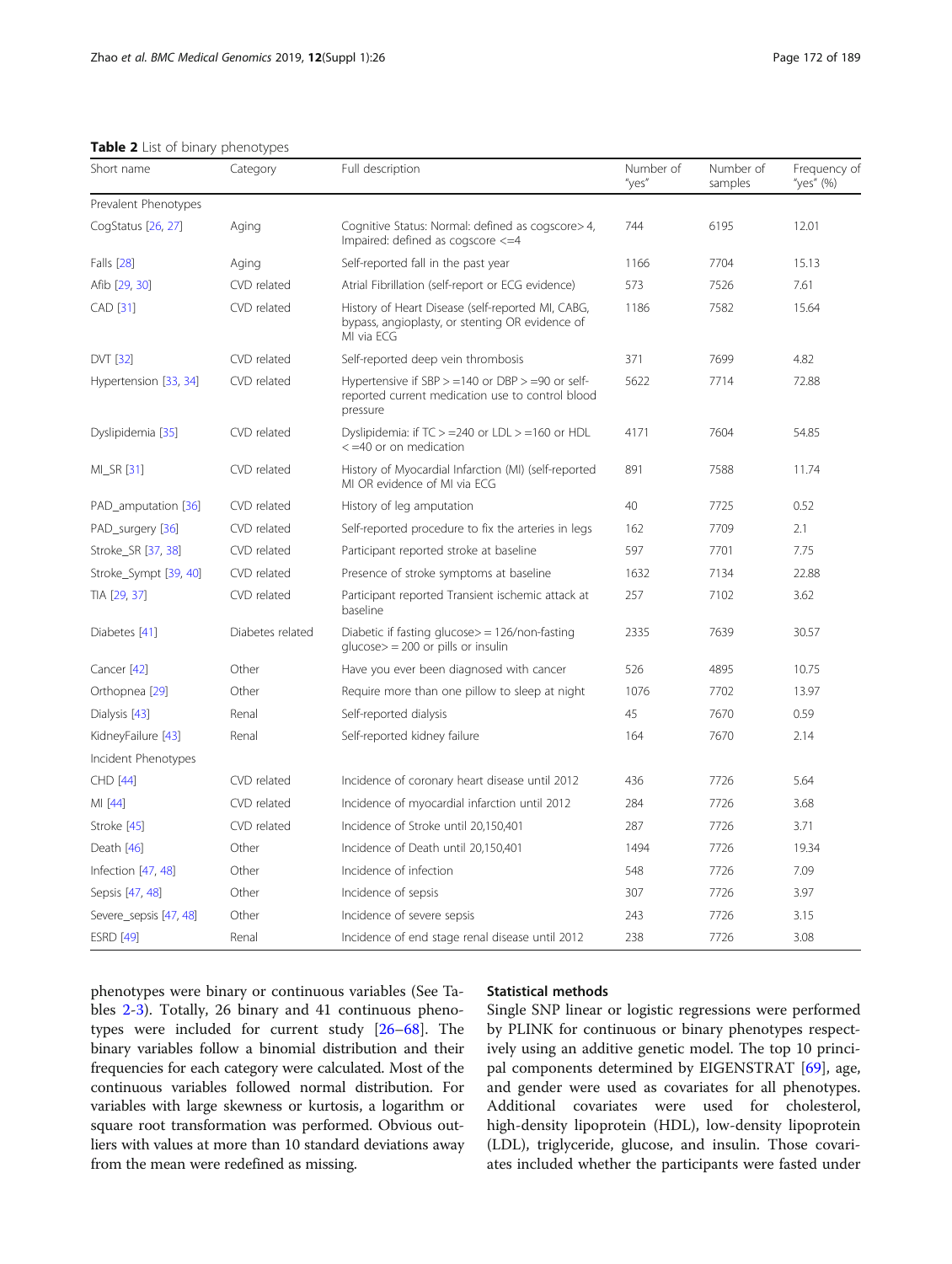| Short name                 | Category         | Full description                                                                                                                              | Data<br>transformation | Number of<br>samples | Mean    | Standard<br>deviation |
|----------------------------|------------------|-----------------------------------------------------------------------------------------------------------------------------------------------|------------------------|----------------------|---------|-----------------------|
| CogScore [26, 27]          | Aging            | Computed cognitive score                                                                                                                      |                        | 6195                 | 5.45    | 0.85                  |
| Falls_number [28]          | Aging            | Number of times fallen in the past year                                                                                                       | $log 10(x + 1)$        | 1182                 | 0.42    | 0.2                   |
| <b>MCS</b> [50]            | Aging            | The mental component of the short-form<br>12 health survey: Mental                                                                            |                        | 7352                 | 53.46   | 9.02                  |
| <b>BMI</b> [51]            | Body size        | Body Mass Index - kg/m2                                                                                                                       |                        | 7657                 | 30.84   | 6.73                  |
| Height [51]                | Body size        | Height                                                                                                                                        |                        | 7702                 | 66.4    | 3.88                  |
| Waist_cm [51]              | Body size        | Waist circumference (cm)                                                                                                                      |                        | 7673                 | 98.43   | 15.42                 |
| Weight_kg [51]             | Body size        | Weight (kg)                                                                                                                                   |                        | 7694                 | 87.99   | 20.54                 |
| ARICStroke                 | CVD related      | ARIC Stroke Risk Score: 10 Year Probability<br>of Ischemic Scroke (%)                                                                         | log10                  | 6791                 | 0.83    | 0.47                  |
| Cholest [52]               | CVD related      | Total Cholesterol (mg/dL)                                                                                                                     |                        | 7676                 | 193.1   | 40.9                  |
| Crp [53]                   | CVD related      | C reactive protein (mg/L)                                                                                                                     | log10                  | 7597                 | 0.46    | 0.52                  |
| DBP [54, 55]               | CVD related      | Diastolic blood pressure - average of two<br>measures (mmHq)                                                                                  |                        | 7703                 | 78.58   | 10.11                 |
| Fram_CHD_score [56]        | CVD related      | Framingham CHD Hard Event Risk Score:<br>Risk of Coronary Death or MI over 10 Years<br>(among those free of CHD at baseline)                  | log10                  | 6381                 | 0.86    | 0.4                   |
| Fram stroke score [57]     | CVD related      | Framingham Stroke Risk Score: 10 Year<br>Probability of Stroke (%) (among those<br>who self-reported never having a stroke<br>at baseline)    | log10                  | 6694                 | 0.88    | 0.39                  |
| Hdl [52]                   | CVD related      | HDL Cholesterol (mg/dL)                                                                                                                       |                        | 7622                 | 53.46   | 15.9                  |
| Heartrate [58]             | CVD related      | Heart rate (beats per minute)                                                                                                                 |                        | 7627                 | 68.48   | 11.95                 |
| Ideal7 [59]                | CVD related      | American Heart Association Life simple seven,<br>total number of ideal for each of the seven                                                  |                        | 7726                 | 2.12    | 1.08                  |
| Ldl [52]                   | CVD related      | LDL Cholesterol (mg/dL)                                                                                                                       |                        | 7566                 | 116.81  | 36.42                 |
| SBP [54, 55]               | CVD related      | Systolic blood pressure - average of two<br>measures (mmHg)                                                                                   |                        | 7703                 | 131.41  | 17.29                 |
| <b>SLFS</b> [60]           | CVD related      | Family risk score for stroke                                                                                                                  |                        | 4293                 | $-0.48$ | 0.33                  |
| Stroke_Sym_Number [39, 40] | CVD related      | Number of stroke symptoms                                                                                                                     |                        | 7134                 | 0.39    | 0.87                  |
| Trigly [52]                | CVD related      | Triglycerides (mg/dL)                                                                                                                         | log10                  | 7673                 | 2.01    | 0.2                   |
| Glucose [41]               | Diatetes related | Glucose (mg/dL from labs formerly from<br>fromVermont)                                                                                        | sart                   | 7676                 | 10.38   | 1.78                  |
| Insulin $[41]$             | Diatetes related | Endogenous Insulin uU/mL                                                                                                                      | log10                  | 5619                 | 1.09    | 0.35                  |
| CESD [61]                  | Other            | Center for Epidemiologic Studies Depression<br>Scale                                                                                          |                        | 7670                 | 1.39    | 2.21                  |
| DASH Score [62]            | Other            | DASH style diet score                                                                                                                         |                        | 4592                 | 23.11   | 4.25                  |
| Diet7 [59]                 | Other            | Life simple seven, diet score                                                                                                                 |                        | 4592                 | 1.17    | 0.37                  |
| Education [63]             | Other            | $1 =$ 'Less than high school'; $2 =$ 'High school<br>graduate'; $3 =$ 'Some college'; $4 =$ 'College<br>graduate and above'; missing $=$ - 9. |                        | 7718                 | 2.57    | 1.08                  |
| Income $[63]$              | Other            | Income                                                                                                                                        |                        | 6763                 | 5.7     | 2.13                  |
| MedDietScore [64]          | Other            | Mediterranean diet score                                                                                                                      |                        | 4483                 | 4.43    | 1.64                  |
| PA7 [59]                   | Other            | Life simple seven, physical activity                                                                                                          |                        | 7618                 | 1.89    | 0.79                  |
| <b>PCS [50]</b>            | Other            | PCS-12: SF-12 Physical                                                                                                                        | square root            | 7325                 | 4.55    | 1.1                   |
| Smoke7                     | Other            | Life simple seven, smoking                                                                                                                    |                        | 7726                 | 2.63    | 0.76                  |
| $TV$ [65]                  | Other            | watching TV time. $0 = 'None'; 1 = '1-6 h/wk';$<br>2 = '1 h/day'; 3 = '2 h/day'; 4 = '3 h/day'; 5 =<br>'4+ hrs/day'; missing $=$ -9.          |                        | 5408                 | 3.81    | 1.39                  |

<span id="page-6-0"></span>Table 3 The list of continuous phenotypes of this study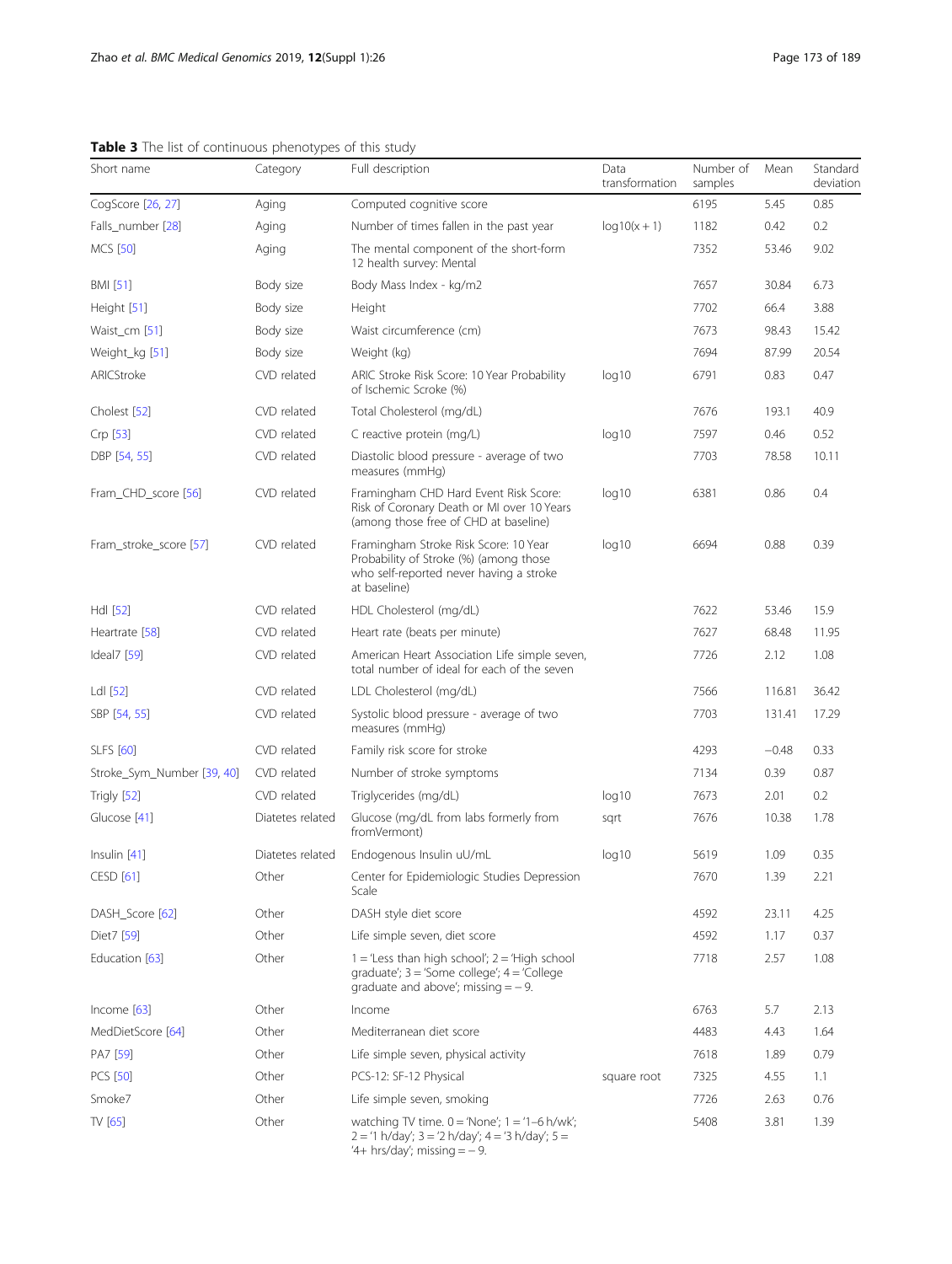| Short name            | Category | Full description                                                                                                | Data<br>transformation | Number of<br>samples | Mean    | Standard<br>deviation |
|-----------------------|----------|-----------------------------------------------------------------------------------------------------------------|------------------------|----------------------|---------|-----------------------|
| <b>ACR [66]</b>       | Rental   | Urinary Albumin/Creatinine ratio (mg/g)                                                                         | log10                  | 7421                 | 1.09    | 0.62                  |
| Albumin urine [66]    | Rental   | Urinary albumin (mg/L)                                                                                          | log10                  | 7423                 | 1.2     | 0.63                  |
| <b>BUN [66]</b>       | Rental   | Blood-urea-nitrogen (mg/dL)                                                                                     | log10                  | 5472                 | 1.18    | 0.16                  |
| Creatinine_serum [67] | Rental   | IDMS Calibrated Creatinine (mg/dL)                                                                              | $log 10(x + 1)$        | 7674                 | 0.29    | 0.09                  |
| Creatinine urine [66] | Rental   | Urinary creatinine (mg/dL)                                                                                      |                        | 7437                 | 152.1   | 84.59                 |
| Cysc [67]             | Rental   | Cystatin $C$ (mg/L)                                                                                             | log10                  | 7597                 | $\circ$ | 0.14                  |
| EGFR CKDEPI [68]      | Rental   | estimated GFR from the CKD-Epi equation                                                                         |                        | 7674                 | 87.52   | 23.67                 |
| EGFR MDRD [68]        | Rental   | Glomerular Filtration Rate (mL/min/1.73<br>square meters) using IDMS calibrated<br>creatinine and MDRD equation |                        | 7674                 | 89.36   | 27.15                 |

<span id="page-7-0"></span>Table 3 The list of continuous phenotypes of this study (Continued)

examination, whether they had self-reported diabetes and took insulin/glucose lowering pills, and whether they had self-reported dyslipidemia and took lipid lowering medication.

The threshold of significance level for PheWASs is not straightforward and multiple approaches have been used in other PheWAS studies [\[2](#page-8-0)–[4](#page-8-0)]. The PAGE study used five population-based studies representing major racial/ ethnic groups, and their threshold is " P<0.01 observed in two or more PAGE studies for the same SNP, phenotype class, and race/ethnicity, and consistent direction of effect" [[2](#page-8-0)]. The Environmental Architecture for Genes Linked to Environment (EAGLE) study used similar threshold with an additional condition for allele frequency  $> 0.01$  and sample size  $> 200$  [[4\]](#page-8-0). The Norfolk Island study performed a principal component analysis of phenotypes and used principal components as the final phenotypes. A P value of 1.84E-7 was considered the threshold for a significant association between a component and SNP [\[3](#page-8-0)]. In our study, the criteria for a significant association between a single SNP and a single phenotype with Bonferroni correction was defined as P value =  $\frac{0.05}{4956*67}$ =1.5E-7. In our study, significant genotype and phenotype associations involved 20 SNPs. Therefore, the significance threshold for a second trait of the pleiotropic effect is  $P = 0.05/(67*20) = 3.7E-5$ .

## Additional files

[Additional file 1:](https://doi.org/10.1186/s12920-018-0462-7) List of 4956 SNPs included in the association tests. (XLS 3240 kb)

[Additional file 2:](https://doi.org/10.1186/s12920-018-0462-7) Title: Matching of Regard significant associations with Published GWAS catalog (XLSX 85 kb)

[Additional file 3:](https://doi.org/10.1186/s12920-018-0462-7) SNPs associated with multiple traits (XLSX 45 kb)

#### Abbreviations

GWAS: Genome-Wide Association Study; HDL: High-Density lipoprotein; LDL: Low-Density Lipoprotein; PAGE: Population Architecture using Genomics and Epidemiology; PheWAS: Phenome-Wide Association Study; REGARDS: REasons for Geographic and Racial Differences in Stroke; SNP: single nucleotide polymorphism

#### Acknowledgements

The authors thank the other investigators, the staff, and the participants of the REGARDS study for their valuable contributions. A full list of participating REGARDS investigators and institutions can be found at [http://www.regardsstudy.org.](http://www.regardsstudy.org/)

#### Funding

The REasons for Geographic and Racial Differences in Stroke (REGARDS) cohort is supported by a cooperative agreement U01 NS041588 from the National Institute of Neurological Disorders and Stroke, National Institutes of Health, Department of Health and Human Service. The content is solely the responsibility of the authors and does not necessarily represent the official views of the National Institute of Neurological Disorders and Stroke or the National Institutes of Health. Representatives of the funding agency have been involved in the review of the manuscript but not directly involved in the collection, management, analysis or interpretation of the data. X.Z is supported by University of Alabama at Birmingham Statistical Genetics Post-Doctoral Training Grant (NIH T32HL072757). X.G. and D.Z. are partially supported by Agriculture and Food Research Initiative Competitive Grant no. 2015–67015-22975 from the USDA National Institute of Food and Agriculture (NIFA), and USDA Aquaculture Research Program Competitive Grant no. 2014–70007-22395. This work was also supported by 1RC4MD005964. Publication charges for this article have been funded by NIH R01HG010086.

## Availability of data and materials

The datasets used and/or analysed during the current study are available from the corresponding author on reasonable request.

#### About this supplement

This article has been published as part of BMC Medical Genomics Volume 12 Supplement 1, 2019: Selected articles from the International Conference on Intelligent Biology and Medicine (ICIBM) 2018: medical genomics. The full contents of the supplement are available online at [https://](https://bmcmedgenomics.biomedcentral.com/articles/supplements/volume-12-supplement-1) [bmcmedgenomics.biomedcentral.com/articles/supplements/volume-12](https://bmcmedgenomics.biomedcentral.com/articles/supplements/volume-12-supplement-1) [supplement-1](https://bmcmedgenomics.biomedcentral.com/articles/supplements/volume-12-supplement-1).

## Authors' contributions

MI, DA, and DZ designed the study. XZ, XG, VS, and DZ analyzed data. XZ, XG, NC, MI, and DZ wrote the manuscript. All the authors have participated in data interpretation, and read and approved the final manuscript.

#### Ethics approval and consent to participate

Our study has been approved by the appropriate internal review boards at the University of Texas Health Science Center at Houston and all other participating institutions, and it abides by the Declaration of Helsinki principles.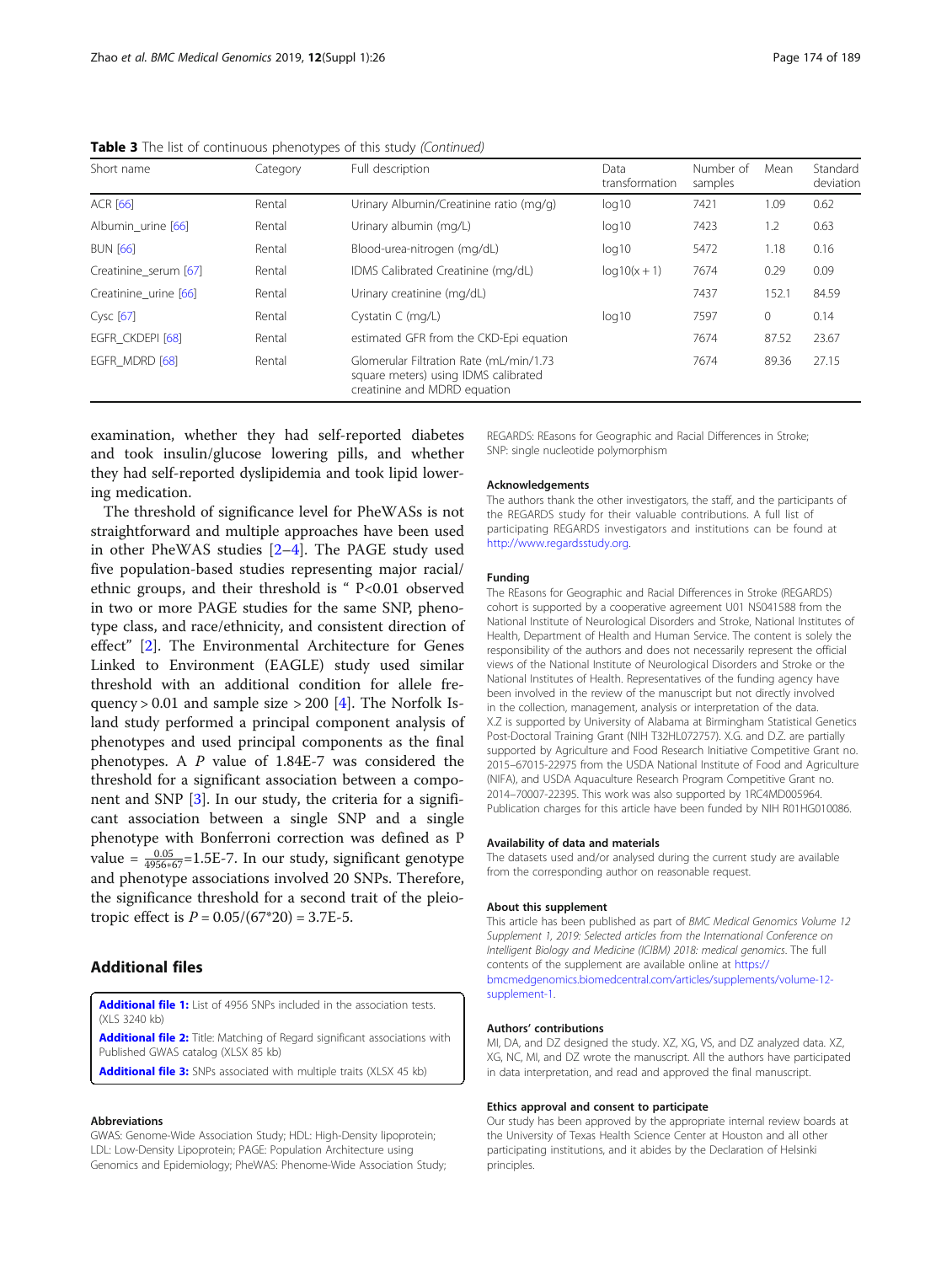#### <span id="page-8-0"></span>Consent for publication

Not applicable.

#### Competing interests

The authors declare that they have no competing interests.

## Publisher's Note

Springer Nature remains neutral with regard to jurisdictional claims in published maps and institutional affiliations.

#### Author details

<sup>1</sup>Department of Biostatistics, University of Alabama at Birmingham, Birmingham, AL 35233, USA. <sup>2</sup>BGI-Shenzhen, Shenzhen 518083, China.<br><sup>3</sup>School of Riomodical Informatics. The University of Texas Hoalth Scie <sup>3</sup>School of Biomedical Informatics, The University of Texas Health Science Center at Houston, Houston, TX 77030, USA. <sup>4</sup>Department of Epidemiology, University of Alabama at Birmingham, Birmingham, AL 35233, USA. 5 Department of Medicine, University of Alabama at Birmingham, Birmingham, AL 35233, USA. <sup>6</sup>Department of Emergency Medicine, University of Alabama at Birmingham, Birmingham, AL 35233, USA. <sup>7</sup> Division of Biomedical Informatics and Personalized Medicine, Department of Medicine, University of Colorado Anschutz Medical Campus, Aurora, CO 80045, USA. <sup>8</sup>Department of Neurology and Rehabilitation Medicine, University of Cincinnati College of Medicine, Cincinnati, OH 45267, USA. <sup>9</sup>Department of Psychiatry, Indiana University School of Medicine, Indianapolis, IN 46202, USA. <sup>10</sup>Division of General Internal Medicine, Weill Cornell Medical College, Cornell University, New York, NY 10065, USA.<sup>11</sup> Department of Medicine and Pathology, Larner College of Medicine at the University of Vermont, Burlington, VT 05405, USA. <sup>12</sup>Department of Neurology, University of Alabama at Birmingham, Birmingham, AL 35294, USA. 13Cardiovascular Research Institute, Department of Community Health and Preventive Medicine, Morehouse School of Medicine, Atlanta, GA 30310, USA. <sup>14</sup>College of Public Health, University of Kentucky, Lexington, KY 40506, USA. <sup>15</sup>School of Public Health, The University of Texas Health Science Center at Houston, Houston, TX 77030, USA.

#### Published: 31 January 2019

#### References

- 1. Denny JC, Ritchie MD, Basford MA, Pulley JM, Bastarache L, Brown-Gentry K, Wang D, Masys DR, Roden DM, Crawford DC. PheWAS: demonstrating the feasibility of a phenome-wide scan to discover gene-disease associations. Bioinformatics. 2010;26(9):1205–10.
- 2. Pendergrass SA, Brown-Gentry K, Dudek S, Frase A, Torstenson ES, Goodloe R, Ambite JL, Avery CL, Buyske S, Buzkova P, et al. Phenome-wide association study (PheWAS) for detection of pleiotropy within the population architecture using genomics and epidemiology (PAGE) network. PLoS Genet. 2013;9(1):e1003087.
- Benton MC, Lea RA, Macartney-Coxson D, Hanna M, Eccles DA, Carless MA, Chambers GK, Bellis C, Goring HH, Curran JE, et al. A Phenomic scan of the Norfolk Island genetic isolate identifies a major pleiotropic effect locus associated with metabolic and renal disorder markers. PLoS Genet. 2015; 11(10):e1005593.
- 4. Hall MA, Verma A, Brown-Gentry KD, Goodloe R, Boston J, Wilson S, McClellan B, Sutcliffe C, Dilks HH, Gillani NB, et al. Detection of pleiotropy through a phenome-wide association study (PheWAS) of epidemiologic data as part of the environmental architecture for genes linked to environment (EAGLE) study. PLoS Genet. 2014;10(12):e1004678.
- 5. Pendergrass SA, Brown-Gentry K, Dudek SM, Torstenson ES, Ambite JL, Avery CL, Buyske S, Cai C, Fesinmeyer MD, Haiman C, et al. The use of phenome-wide association studies (PheWAS) for exploration of novel genotype-phenotype relationships and pleiotropy discovery. Genet Epidemiol. 2011;35(5):410–22.
- 6. Namjou B, Marsolo K, Caroll RJ, Denny JC, Ritchie MD, Verma SS, Lingren T, Porollo A, Cobb BL, Perry C, et al. Phenome-wide association study (PheWAS) in EMR-linked pediatric cohorts, genetically links PLCL1 to speech language development and IL5-IL13 to eosinophilic esophagitis. Front Genet. 2014;5:401.
- 7. Welter D, MacArthur J, Morales J, Burdett T, Hall P, Junkins H, Klemm A, Flicek P, Manolio T, Hindorff L, et al. The NHGRI GWAS catalog, a curated resource of SNP-trait associations. Nucleic Acids Res. 2014;42(Database issue):D1001–6.
- 8. Howard VJ, Cushman M, Pulley L, Gomez CR, Go RC, Prineas RJ, Graham A, Moy CS, Howard G. The reasons for geographic and racial differences in stroke study: objectives and design. Neuroepidemiology. 2005;25(3):135–43.
- 9. Smith EN, Chen W, Kähönen M, Kettunen J, Lehtimäki T, Peltonen L, Raitakari OT, Salem RM, Schork NJ, Shaw M. Longitudinal genome-wide association of cardiovascular disease risk factors in the Bogalusa heart study. PLoS Genet. 2010;6(9):e1001094.
- 10. Köttgen A, Pattaro C, Böger CA, Fuchsberger C, Olden M, Glazer NL, Parsa A, Gao X, Yang Q, Smith AV. New loci associated with kidney function and chronic kidney disease. Nat Genet. 2010;42(5):376–84.
- 11. Ng MC, Shriner D, Chen BH, Li J, Chen W-M, Guo X, Liu J, Bielinski SJ, Yanek LR, Nalls MA. Meta-analysis of genome-wide association studies in African Americans provides insights into the genetic architecture of type 2 diabetes. PLoS Genet. 2014;10(8):e1004517.
- 12. Shin S-Y, Fauman EB, Petersen A-K, Krumsiek J, Santos R, Huang J, Arnold M, Erte I, Forgetta V, Yang T-P. An atlas of genetic influences on human blood metabolites. Nat Genet. 2014;46(6):543–50.
- 13. Grallert H, Dupuis J, Bis JC, Dehghan A, Barbalic M, Baumert J, Lu C, Smith NL, Uitterlinden AG, Roberts R. Eight genetic loci associated with variation in lipoprotein-associated phospholipase A2 mass and activity and coronary heart disease: meta-analysis of genome-wide association studies from five community-based studies. Eur Heart J. 2012;33(2):238–51.
- 14. Kettunen J, Tukiainen T, Sarin A-P, Ortega-Alonso A, Tikkanen E, Lyytikäinen L-P, Kangas AJ, Soininen P, Würtz P, Silander K. Genome-wide association study identifies multiple loci influencing human serum metabolite levels. Nat Genet. 2012;44(3):269–76.
- 15. Rasmussen-Torvik LJ, Pacheco JA, Wilke RA, Thompson WK, Ritchie MD, Kho AN, Muthalagu A, Hayes MG, Armstrong LL, Scheftner DA. High density GWAS for LDL cholesterol in African Americans using electronic medical records reveals a strong protective variant in APOE. Clin Transl Sci. 2012;5(5):394–9.
- 16. Wu Y, Marvelle AF, Li J, Croteau-Chonka DC, Feranil AB, Kuzawa CW, Li Y, Adair LS, Mohlke KL. Genetic association with lipids in CLHNS: waist circumference modifies an APOA5 effect on triglyceride levels. J Lipid Res. 2013; jlr. P042077.
- 17. Chasman. Genetic determinants of statin-induced low-density lipoprotein cholesterol reduction: the justification for the use of statins in prevention: an intervention trial evaluating Rosuvastatin (JUPITER) trial (vol 5, pg 257, 2012). Circ Cardiovasc Genet. 2012;5(3):E27–7.
- 18. Willer CJ, Schmidt EM, Sengupta S, Peloso GM, Gustafsson S, Kanoni S, Ganna A, Chen J, Buchkovich ML, Mora S, et al. Discovery and refinement of loci associated with lipid levels. Nat Genet. 2013;45(11):1274–83.
- 19. Surakka I, Horikoshi M, Mägi R, Sarin A-P, Mahajan A, Lagou V, Marullo L, Ferreira T, Miraglio B, Timonen S. The impact of low-frequency and rare variants on lipid levels. Nat Genet. 2015;47(6):589–97.
- 20. Chasman DI, Pare G, Mora S, Hopewell JC, Peloso G, Clarke R, Cupples LA, Hamsten A, Kathiresan S, Mälarstig A. Forty-three loci associated with plasma lipoprotein size, concentration, and cholesterol content in genomewide analysis. PLoS Genet. 2009;5(11):e1000730.
- 21. Lettre G, Palmer CD, Young T, Ejebe KG, Allayee H, Benjamin EJ, Bennett F, Bowden DW, Chakravarti A, Dreisbach A. Genome-wide association study of coronary heart disease and its risk factors in 8,090 African Americans: the NHLBI CARe project. PLoS Genet. 2011;7(2):e1001300.
- 22. Chu AY, Guilianini F, Grallert H, Dupuis J, Ballantyne CM, Barratt BJ, Nyberg F, Chasman DI, Ridker PM. Genome-Wide Association Study Evaluating Lp-PLA2 Mass and Activity at Baseline and Following Rosuvastatin Therapy. Circ Cardiovasc Genet. 2012; CIRCGENETICS. 112.963314.
- 23. Jorde LB, Wooding SP. Genetic variation, classification and'race'. Nat Genet. 2004;36:S28–33.
- 24. Tamura MK, Wadley V, Yaffe K, McClure LA, Howard G, Go R, Allman RM, Warnock DG, McClellan W. Kidney function and cognitive impairment in US adults: the Reasons for Geographic and Racial Differences in Stroke (REGARDS) Study. Am J Kidney Dis. 2008;52(2):227–234.
- 25. The NHGRI-EBI Catalog of published genome-wide association studies. [<http://www.ebi.ac.uk/gwas>] 2016.
- 26. Thacker EL, Gillett SR, Wadley VG, Unverzagt FW, Judd SE, McClure LA, Howard VJ, Cushman M. The American Heart Association Life's simple 7 and incident cognitive impairment: the REasons for geographic and racial differences in stroke (REGARDS) study. J Am Heart Assoc. 2014;3(3):e000635.
- 27. Wadley VG, Unverzagt FW, McGuire LC, Moy CS, Go R, Kissela B, McClure LA, Crowe M, Howard VJ, Howard G. Incident cognitive impairment is elevated in the stroke belt: the REGARDS study. Ann Neurol. 2011;70(2):229–36.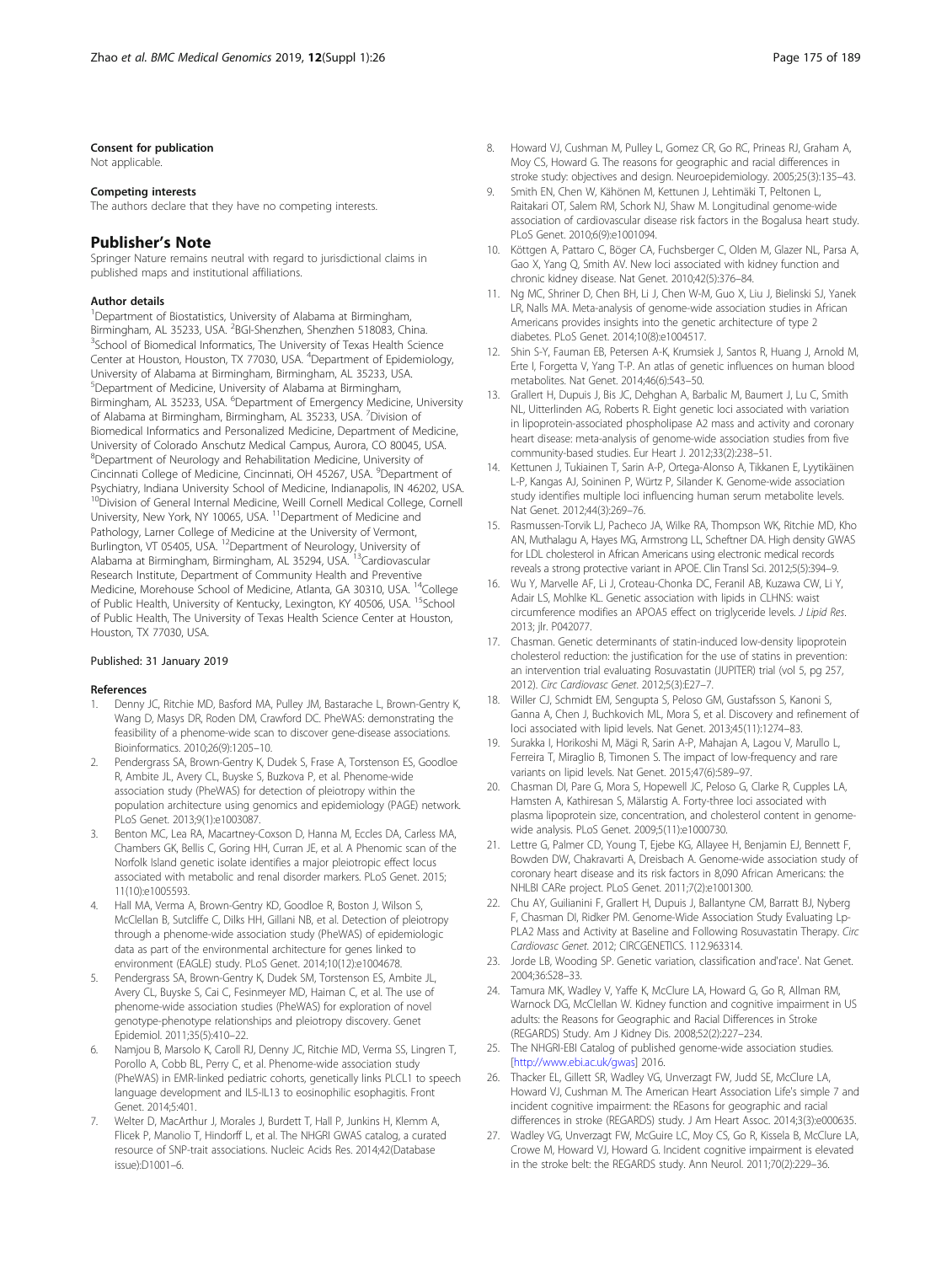- <span id="page-9-0"></span>28. O'Neal WT, Qureshi WT, Judd SE, Bowling CB, Howard VJ, Howard G, Soliman EZ. Effect of falls on frequency of atrial fibrillation and mortality risk (from the REasons for geographic and racial differences in stroke study). Am J Cardiol. 2015;116(8):1213–8.
- 29. Meschia JF, Merrill P, Soliman EZ, Howard VJ, Barrett KM, Zakai NA, Kleindorfer D, Safford M, Howard G. Racial disparities in awareness and treatment of atrial fibrillation: the REasons for geographic and racial differences in stroke (REGARDS) study. Stroke. 2010;41(4):581.
- 30. Prineas RJ, Soliman EZ, Howard G, Howard VJ, Cushman M, Zhang Z-M, Moy CS. The sensitivity of the method used to detect atrial fibrillation in population studies affects group-specific prevalence estimates: ethnic and regional distribution of atrial fibrillation in the REGARDS study. J Epidemiol. 2009;19(4):177–81.
- 31. Safford MM, Brown TM, Muntner PM, Durant RW, Glasser S, Halanych JH, Shikany JM, Prineas RJ, Samdarshi T, Bittner VA, et al. Association of race and sex with risk of incident acute coronary heart disease events. JAMA. 2012; 308(17):1768–74.
- 32. Zakai NA, McClure LA, Judd SE, Safford MM, Folsom AR, Lutsey PL, Cushman M. Racial and regional differences in venous thromboembolism in the United States in 3 cohorts. Circulation. 2014;129(14):1502.
- 33. Howard G, Prineas R, Moy C, Cushman M, Kellum M, Temple E, Graham A, Howard V. Racial and geographic differences in awareness, treatment, and control of hypertension: the REasons for geographic and racial differences in stroke study. Stroke. 2006;37(5):1171–8.
- 34. Safford MM, Halanych JH, Lewis CE, Levine D, Houser S, Howard G. Understanding racial disparities in hypertension control: intensity of hypertension medication treatment in the REGARDS study. Ethn Dis. 2007; 17(3):421–6.
- 35. Zweifler RM, McClure LA, Howard VJ, Cushman M, Hovater MK, Safford MM, Howard G, Goff DC. Racial and geographic differences in prevalence, awareness, treatment and control of dyslipidemia: the reasons for geographic and racial differences in stroke (REGARDS) study. Neuroepidemiology. 2011;37(1):39–44.
- 36. Wang HE, Shapiro NI, Griffin R, Safford MM, Judd S, Howard G. Chronic medical conditions and risk of sepsis. PLoS One. 2012;7(10):e48307.
- 37. Judd SE, Kleindorfer DO, McClure LA, Rhodes JD, Howard G, Cushman M, Howard VJ. Self-report of stroke, transient ischemic attack, or stroke symptoms and risk of future stroke in the REasons for geographic and racial differences in stroke (REGARDS) study. Stroke. 2013;44(1):55.
- 38. Howard G, McClure LA, Moy CS, Howard VJ, Judd SE, Yuan Y, Long DL, Muntner P, Safford MM, Kleindorfer DO. Self-reported stroke risk stratification: reasons for geographic and racial differences in stroke study. Stroke. 2017;48(7):1737–43.
- 39. Gao L, Meschia JF, Judd SE, Muntner P, McClure LA, Howard VJ, Rhodes JD, Cushman M, Safford MM, Soliman EZ, et al. What stroke symptoms tell us: association of risk factors and individual stroke symptoms in the REasons for geographic and racial differences in stroke (REGARDS) study. J Stroke Cerebrovasc Dis. 2012;21(5):411–6.
- 40. Howard G, Safford MM, Meschia JF, Moy CS, Howard VJ, Pulley L, Gomez CR, Crowther M. Stroke symptoms in individuals reporting no prior stroke or transient ischemic attack are associated with a decrease in indices of mental and physical functioning. Stroke. 2007;38(9):2446–52.
- 41. Carson AP, Muntner P, Kissela BM, Kleindorfer DO, Howard VJ, Meschia JF, Williams LS, Prineas RJ, Howard G, Safford MM. Association of prediabetes and diabetes with stroke symptoms: the REasons for geographic and racial differences in stroke (REGARDS) study. Diabetes Care. 2012;35(9):112140.
- 42. O'Neal WT, Lakoski SG, Qureshi W, Judd SE, Howard G, Howard VJ, Cushman M, Soliman EZ. Relation between cancer and atrial fibrillation (from the REasons for geographic and racial differences in stroke study). Am J Cardiol. 2015;115(8):1090–4.
- 43. McClellan WM, Warnock DG, Judd S, Muntner P, Patzer RE, Bradbury BD, McClure LA, Newsome BB, Howard G. Association of family history of ESRD, prevalent albuminuria, and reduced GFR with incident ESRD. Am J Kidney Dis. 2012;59(1):25–31.
- 44. Moise N, Khodneva Y, Richman J, Shimbo D, Kronish I, Safford MM. Elucidating the association between depressive symptoms, coronary heart disease, and stroke in black and white adults: the REasons for geographic and racial differences in stroke (REGARDS) study. J Am Heart Assoc. 2016;5(8):e003767.
- 45. Howard VJ, McClure LA, Kleindorfer DO, Cunningham SA, Thrift AG, Diez Roux AV, Howard G. Neighborhood socioeconomic index and stroke incidence in a national cohort of blacks and whites. Neurology. 2016;87(22):10.1212.
- 46. Whalen KA, Judd S, McCullough ML, Flanders WD, Hartman TJ, Bostick RM. Paleolithic and Mediterranean diet pattern scores are inversely associated with all-cause and cause-specific mortality in adults. J Nutr. 2017:1217–26.
- 47. Chaudhary NS, Donnelly JP, Moore JX, Baddley JW, Safford MM, Wang HE. Association of baseline steroid use with long-term rates of infection and sepsis in the REGARDS cohort. Crit Care. 2017;21(1):185.
- 48. Wang HE, Addis DR, Donnelly JP, Shapiro NI, Griffin RL, Safford MM, Baddley JW. Discharge diagnoses versus medical record review in the identification of community-acquired sepsis. Crit Care. 2015;19:42.
- 49. O'Neal WT, Tanner RM, Efird JT, Baber U, Alonso A, Howard VJ, Howard G, Muntner P, Soliman EZ. Atrial fibrillation and incident end-stage renal disease: the REasons for geographic and racial differences in stroke (REGARDS) study. Int J Cardiol. 2015;185:219–23.
- 50. Haley WE, Roth DL, Kissela B, Perkins M, Howard G. Quality of life after stroke: a prospective longitudinal study. Qual Life Res. 2011;20(6):799–806.
- 51. Kramer H, Gutiérrez OM, Judd SE, Muntner P, Warnock DG, Tanner RM, Panwar B, Shoham DA, McClellan W. Waist circumference, body mass index, and ESRD in the REGARDS (reasons for geographic and racial differences in stroke) study. Am J Kidney Dis. 2016;67(1):62–9.
- 52. Booth JN, Colantonio LD, Howard G, Safford MM, Banach M, Reynolds K, Cushman M, Muntner P. Healthy lifestyle factors and incident heart disease and mortality in candidates for primary prevention with statin therapy. Int J Cardiol. 2016;207:196–202.
- 53. Dawood FZ, Judd S, Howard VJ, Limdi NA, Meschia JF, Cushman M, Howard G, Herrington DM, Soliman EZ. High-sensitivity C-reactive protein and risk of stroke in atrial fibrillation (from the reasons for geographic and racial differences in stroke study). Am J Cardiol. 2016;118(12):1826–30.
- 54. Howard G, Lackland DT, Kleindorfer DO, Kissela BM, Moy CS, Judd SE, Safford MM, Cushman M, Glasser SP, Howard VJ. Racial differences in the impact of elevated systolic blood pressure on stroke risk. JAMA Intern Med. 2013;173(1):46–51.
- 55. Glasser SP, Halberg DL, Sands C, Gamboa CM, Muntner P, Safford M. Is pulse pressure an independent risk factor for incident acute coronary heart disease events? The REGARDS study. Am J Hypertens. 2014;27(4):555–63.
- 56. Safford MM, Gamboa CM, Durant RW, Brown TM, Glasser SP, Shikany JM, Zweifler RM, Howard G, Muntner P. Race-sex differences in the management of hyperlipidemia: the REasons for geographic and racial differences in stroke study. Am J Prev Med. 2015;48(5):520–7.
- 57. McClure LA, Kleindorfer DO, Kissela BM, Cushman M, Soliman EZ, Howard G. Assessing the performance of the Framingham stroke risk score in the reasons for geographic and racial differences in stroke cohort. Stroke. 2014; 45(6):1716.
- 58. O'Neal WT, Qureshi WT, Judd SE, Meschia JF, Howard VJ, Howard G, Soliman EZ. Heart rate and ischemic stroke: the REasons for geographic and racial differences in stroke (REGARDS) study. Int J Stroke. 2015;10(8):1229–35.
- 59. Kulshreshtha A, Vaccarino V, Judd SE, Howard VJ, McClellan WM, Muntner P, Hong Y, Safford MM, Goyal A, Cushman M: Life's Simple 7 and risk of incident stroke: the reasons for geographic and racial differences in stroke study. Stroke 2013, 44(7): doi: <https://doi.org/10.1161/STROKEAHA.111.000352>.
- 60. Kennedy RE, Howard G, Go RC, Rothwell PM, Tiwari HK, Feng R, McClure LA, Prineas RJ, Banerjee A, Arnett DK. Association between family risk of stroke and myocardial infarction with prevalent risk factors and coexisting diseases. Stroke. 2012;43(4):974.
- 61. Kronish IM, Carson AP, Davidson KW, Muntner P, Safford MM. Depressive symptoms and cardiovascular health by the American Heart Association's definition in the reasons for geographic and racial differences in stroke (REGARDS) study. PLoS One. 2012;7(12):e52771.
- 62. Shimbo D, Levitan EB, Booth JN, Calhoun DA, Judd SE, Lackland DT, Safford MM, Oparil S, Muntner P. The contributions of unhealthy lifestyle factors to apparent resistant hypertension: findings from the Reasons for Geographic And Racial Differences in Stroke (REGARDS) study. J Hypertens. 2013;31(2). <https://doi.org/10.1097/HJH.0b013e32835b6be7>.
- 63. Lewis MW, Khodneva Y, Redmond N, Durant RW, Judd SE, Wilkinson LL, Howard VJ, Safford MM. The impact of the combination of income and education on the incidence of coronary heart disease in the prospective reasons for geographic and racial differences in stroke (REGARDS) cohort study. BMC Public Health. 2015;15:1312.
- 64. Tsivgoulis G, Judd S, Letter AJ, Alexandrov AV, Howard G, Nahab F, Unverzagt FW, Moy C, Howard VJ, Kissela B, et al. Adherence to a Mediterranean diet and risk of incident cognitive impairment. Neurology. 2013;80(18):1684–92.